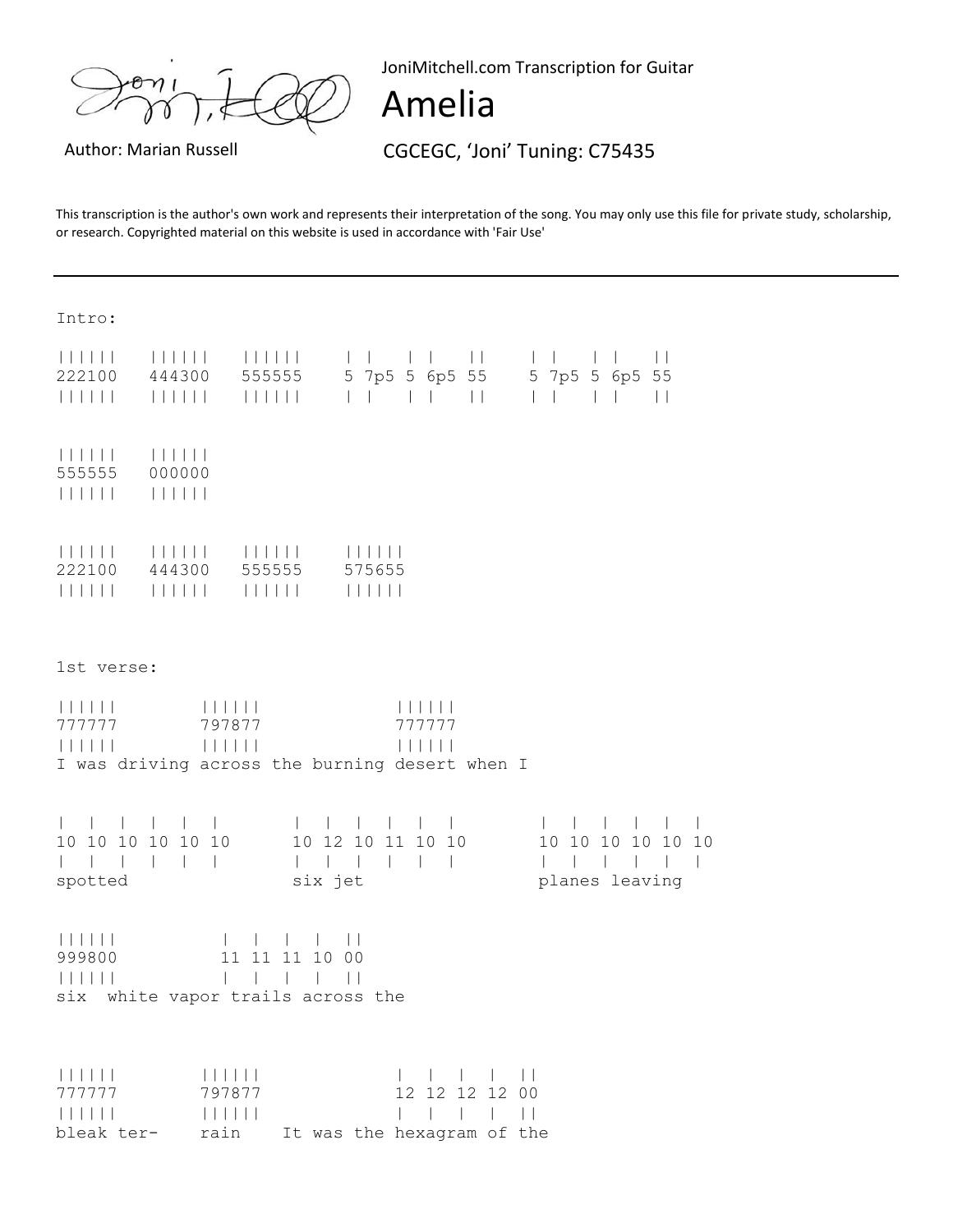| | | | || 11 11 11 10 00 | | | | || heavens it was the |||||| |||||| 777700 999800 |||||| |||||| strings of my gui- tar |||||| |||||| |||||| 777700 555555 575655 |||||| |||||| |||||| It was just a false a-|||||| | | | | || |||||| |||||| 555555 5 7p5 5 6p5 55 555555 000000 |||||| | | | | || |||||| |||||| larm |||||| |||||| |||||| |||||| 222100 444300 555555 575655 |||||| |||||| |||||| |||||| Additional verses: The drone of flying engines Is a song so wild and blue It scrambles time and seasons if it gets through to you Then your life becomes a travelogue Of picture-post-card-charms Amelia, it was just a false alarm. People will tell you where they've gone They'll tell you where to go But till you get there yourself you never really know Where some have found their paradise Other's just come to harm Amelia, it was just a false alarm I wish that he was here tonight It's so hard to obey His sad request of me to kindly stay away So this is how I hide the hurt As the road leads cursed and charmed I tell Amelia, it was just a false alarm